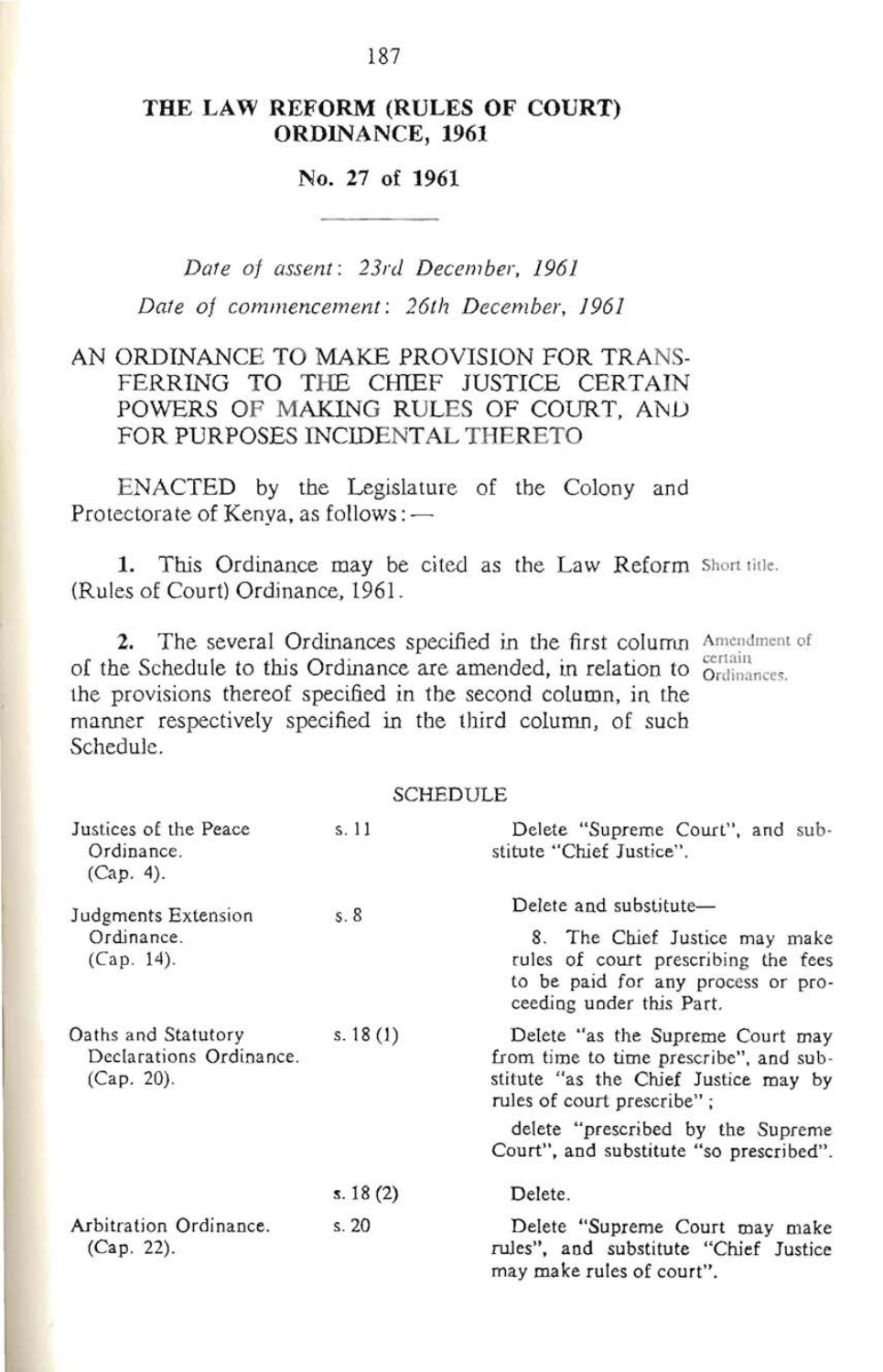| No. 27                                                          |                   | 1961<br>Law Reform (Rules of Court)                                                                                                                                                                                                                                                                          |
|-----------------------------------------------------------------|-------------------|--------------------------------------------------------------------------------------------------------------------------------------------------------------------------------------------------------------------------------------------------------------------------------------------------------------|
|                                                                 | SCHEDULE-(Contd.) |                                                                                                                                                                                                                                                                                                              |
| Criminal Procedure Code.<br>(Cap. 27).<br>(Rev. Ed. 1961).      | s. 178(5)         | Delete "Supreme Court", and sub-<br>stitute "Chief Justice".                                                                                                                                                                                                                                                 |
|                                                                 | s. 201            | Delete, and substitute-<br>201. The Chief Justice<br>may<br>make rules of court prescribing the<br>manner in which evidence shall be<br>taken down in cases coming before<br>the Supreme Court, and the judges<br>shall take down the evidence or the<br>substance thereof in accordance<br>with such rules. |
|                                                                 | s. $265(2)$       | Delete "Supreme Court", and sub-<br>stitute "Chief Justice".                                                                                                                                                                                                                                                 |
|                                                                 | s. $357(3)$       | Delete "Supreme Court may from<br>time to time make rules", and sub-<br>stitute "Chief Justice may make rules<br>of court".                                                                                                                                                                                  |
|                                                                 | s. 389(2)         | Delete "Supreme Court may from<br>time to time make rules", and sub-<br>stitute "Chief Justice may make rules<br>of court".                                                                                                                                                                                  |
| British and Colonial<br>Probates Ordinance.<br>(Cap. 35).       | s.7               | Delete "The Supreme Court may, with<br>the approval of the Governor, make<br>rules", and substitute "The Chief<br>Justice may make rules of court".                                                                                                                                                          |
| Trusts of Land Ordinance.<br>(Cap. 151).                        | s.57              | Delete the first two lines and para-<br>graph $(a)$ , and substitute –<br>The Minister may make rules-                                                                                                                                                                                                       |
|                                                                 |                   | (a) prescribing the fees to be paid<br>to the Public Trustee for any<br>acts performed by him under<br>or by virtue of this Ordinan-<br>ance:                                                                                                                                                                |
|                                                                 |                   | Insert "prescribing" at the beginning<br>of paragraph $(b)$ .                                                                                                                                                                                                                                                |
| Crown Lands Ordinance.<br>(Cap. 155).                           | s. 150            | Delete "Supreme Court shall", and<br>substitute "Chief Justice shall".                                                                                                                                                                                                                                       |
| Land Titles Ordinance.<br>(Cap. 159).                           | s.76              | Delete "Supreme Court", where it<br>appears for the second time, and sub-<br>stitute "Chief Justice".                                                                                                                                                                                                        |
| Mining Ordinance.<br>$(Cap. 168)$ .                             | s.68              | Delete "The Supreme Court shall,<br>by rule, prescribe", and substitute<br>"The Chief Justice may make rules of<br>court prescribing".                                                                                                                                                                       |
| <b>Mental Treatment</b><br>Ordinance, 1949.<br>(No. 3 of 1949). | s. 72             | Delete "court may make rules", and<br>substitute "Chief Justice may make<br>rules of court".                                                                                                                                                                                                                 |